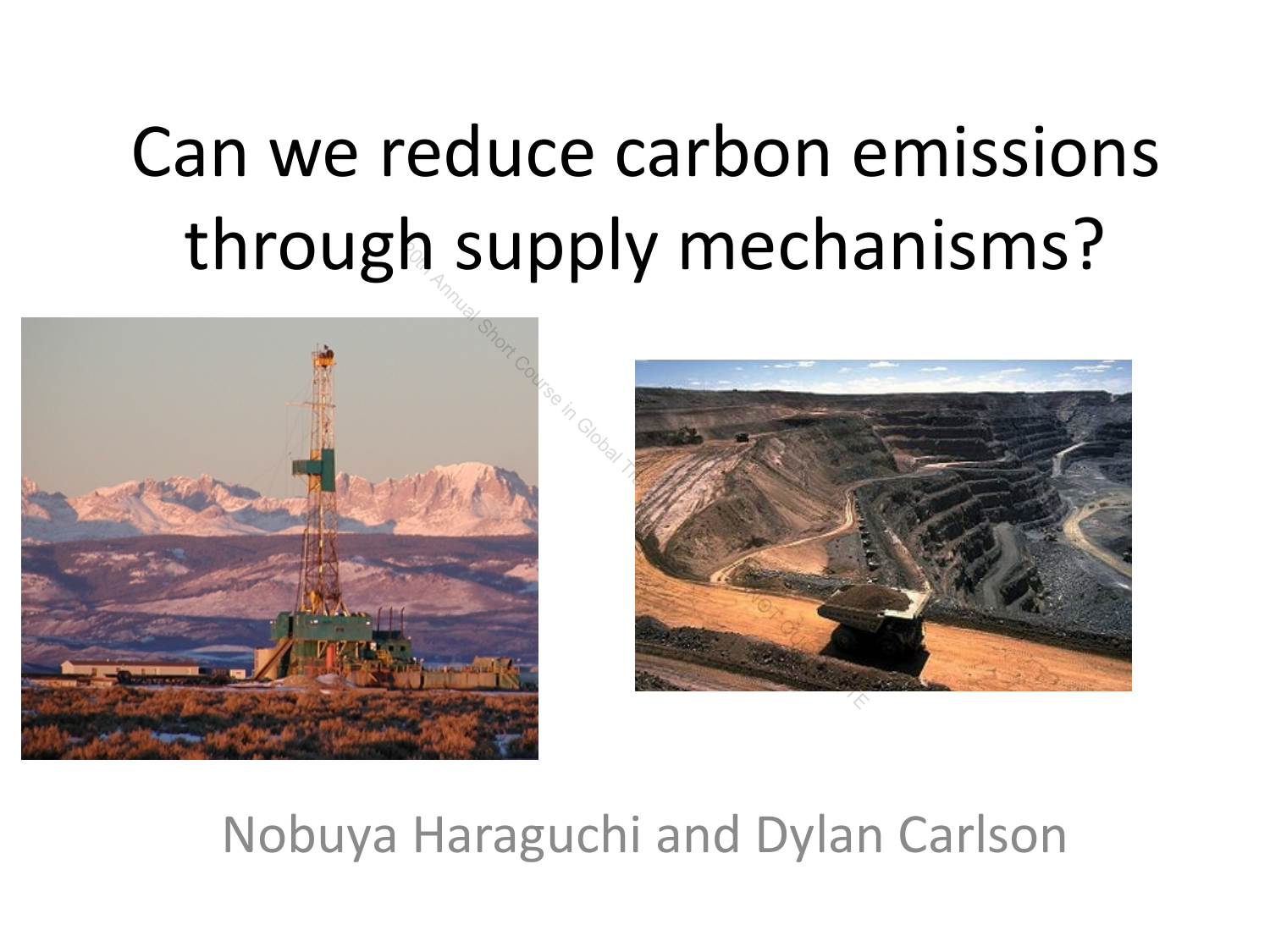## Hypothesis and Background

- Many in the United States are opposed to the idea of carbon taxes and emission targets – that's too European!
- They also want to expand drilling for non-coal energy resources, especially natural gas and oil. States are opposed to the idea of<br>that's too European!<br>xpand drilling for non-coal energ<br>the U.S. can still achieve emission<br>pands its supply of cleaner, non-c<br>S. coal production becomes less p<br>s' usage of domestic<br>for use
- One theory is that the U.S. can still achieve emissions reductions without carbon taxes if it expands its supply of cleaner, non-coal energy resources.
- What happens if U.S. coal production becomes less productive?

**Carbon dioxide emissions from firms' usage of domestic product/ Purchases of domestic energy input for use by sector (**CO2DF/VDFA**)**

*Two representative sectors*

|               |             | Other industries |
|---------------|-------------|------------------|
| Energy inputs | Agriculture | and services     |
| 2 Coal        | 2.2%        | 2.0%             |
| 3 Oil         | 0.0%        | 0.3%             |
| 4 Gas         | 0.5%        | 0.5%             |
| 5 Oil pcts    | 0.2%        | 0.2%             |
| 6 Electricity | 0.0%        | 0.0%             |



T Boone Pickens is talking about windmills, but he's dreaming of natural gas.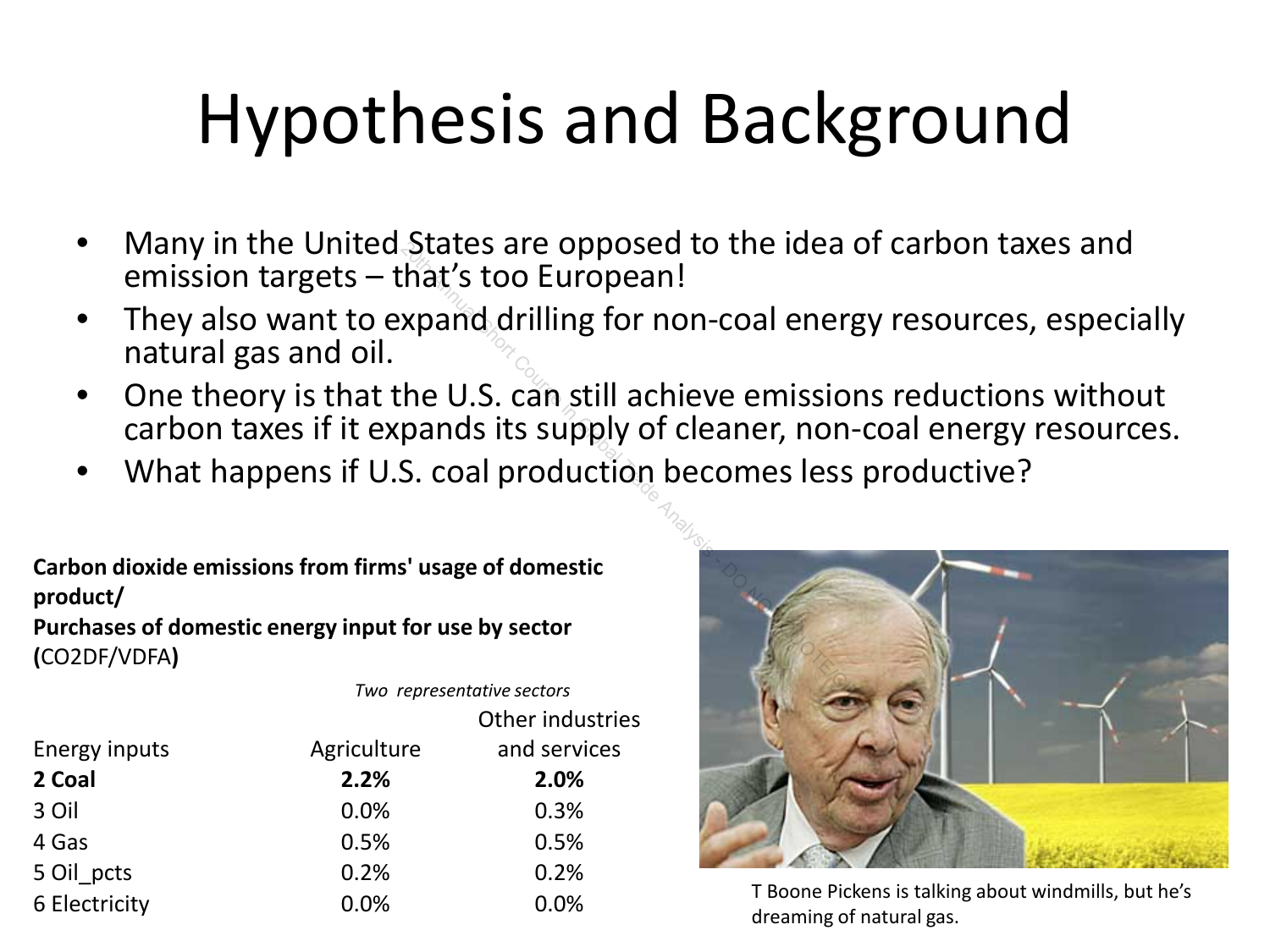## Reminder of original experiment

- Four industrialized regions set emissions targets, with endogenous carbon tax rates.
- No trade of emissions in this scenario.
	- i.e. carbon taxes must drive emissions reductions.
- Emission reductions occur. For the United States, a heavy reliance on coal and relatively modest emissions reduction targets resulted in an easy emissions reduction compared to other regions (for example, Japan).

| d <sub>regions</sub> set    |                                                             | Overall  | <b>Emissions</b> | Real                           |  |  |  |
|-----------------------------|-------------------------------------------------------------|----------|------------------|--------------------------------|--|--|--|
| . with                      |                                                             |          |                  | emissions reduction carbon tax |  |  |  |
| on tax rates.               | Region                                                      | m tonnes | %                | required \$                    |  |  |  |
| ions in this                | <b>USA</b>                                                  | 1649.1   | $-17*$           | 67.74                          |  |  |  |
| s must drive                | <b>EU27</b>                                                 | 1079.2   | $-17*$           | 90.04                          |  |  |  |
| ctions.                     | <b>IEEFSU</b>                                               | 649.5    | 1.56             | $\overline{0}$                 |  |  |  |
| ns occur. For<br>, a heavy  | JPÑ                                                         | 298.8    | $-30*$           | 248.21                         |  |  |  |
| nd relatively               | RoA1                                                        | 284.4    | $-40*$           | 275.96                         |  |  |  |
| $s$ reduction<br>an easy    | EEx                                                         | 883.2    | 1.63             | $\overline{0}$                 |  |  |  |
| on compared<br>for example, | <b>CHN</b>                                                  | 1199.7   | 0.42             | $\overline{0}$                 |  |  |  |
|                             | <b>IND</b>                                                  | 288.8    | 0.74             | $\overline{0}$                 |  |  |  |
|                             | <b>ROW</b>                                                  | 712.3    | 1.53             | $\Omega$                       |  |  |  |
|                             | $*$ Indicates that this was set in stone by the $\mathsf I$ |          |                  |                                |  |  |  |

 $*$  Indicates that this was set in stone by the shock to the exogenous gco2q variable.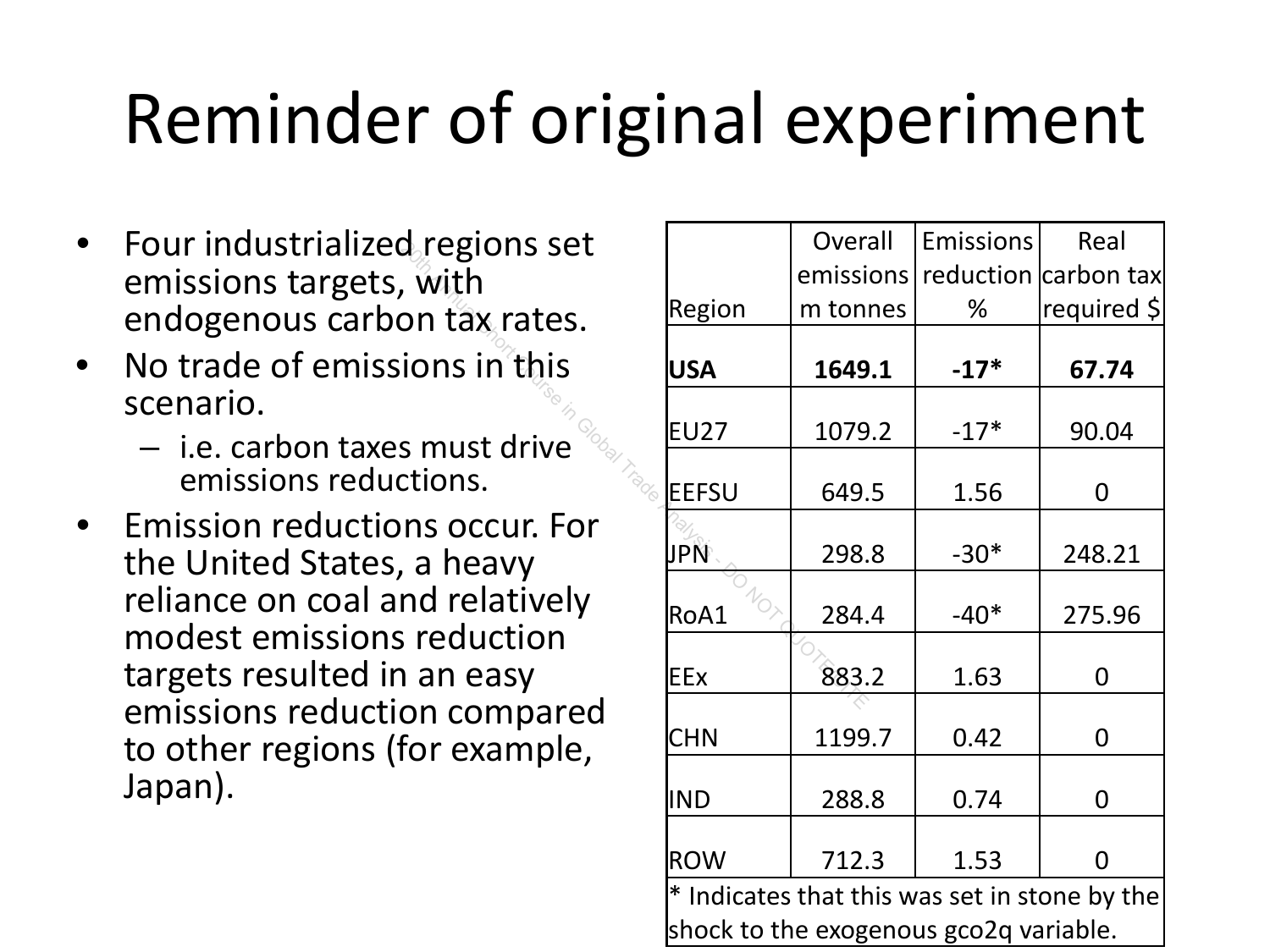# U.S. non-coal supply boom!

- Good news for the USA! As the result of a variety of events coinciding with the election of T-Boone Pickens for President --- removal of pesky government regulations, drilling in the Arctic, increased access to natural gas reserves under shale, and improved production technologies --- non-coal energy production has increased by roughly 10 to 40 %!
	- But we're not paying taxes on carbon. Any kind of emissions reduction is a perk. Those Europeans can do what they want.

|              | roughly 10 to 40 %! | reserves under shale, and improved production technologies --- non-coal energy production has increased by<br>But we're not paying taxes on carbon. Any kind of emissions reduction is a perk. Those Europeans can do what they want. |       |       |                   |                                                                                                         |        |                                   |        |        |
|--------------|---------------------|---------------------------------------------------------------------------------------------------------------------------------------------------------------------------------------------------------------------------------------|-------|-------|-------------------|---------------------------------------------------------------------------------------------------------|--------|-----------------------------------|--------|--------|
| Region       | notr                | Where productive use of natural resources by<br>non-coal energy sectors increase by                                                                                                                                                   |       |       | notr              | Where productive use of natural resources by<br>non-coal energy sectors increase by<br>0% (base)<br>20% |        |                                   |        |        |
|              |                     | 0% (base)<br>20%<br>10%<br>40%<br>Emissions change %                                                                                                                                                                                  |       |       |                   |                                                                                                         |        | 10%<br>Real carbon tax per region |        | 40%    |
| <b>USA</b>   | $-17$               | 0.68                                                                                                                                                                                                                                  | 1.19  | 1.61  | 2.28 <sub>6</sub> | 67.74                                                                                                   |        |                                   |        |        |
| EU27         | $-17$               | $-17$                                                                                                                                                                                                                                 | $-17$ | $-17$ | $-17$             | 90.04                                                                                                   | 87.83  | 88.45                             | 89.01  | 89.97  |
| <b>EEFSU</b> | 1.56                | 1.27                                                                                                                                                                                                                                  | 1.35  | 1.42  | 1.53              |                                                                                                         |        |                                   |        |        |
| <b>JPN</b>   | $-30$               | $-30$                                                                                                                                                                                                                                 | $-30$ | $-30$ | $-30$             | 248.21                                                                                                  | 243.96 | 245.23                            | 246.39 | 248.43 |
| RoA1         | $-40$               | -40                                                                                                                                                                                                                                   | -40   | -40   | $-40$             | 275.96                                                                                                  | 272.4  | 272.87                            | 273.37 | 274.38 |
| <b>EEx</b>   | 1.63                | 1.17                                                                                                                                                                                                                                  | 1.3   | 1.41  | 1.61              |                                                                                                         |        |                                   |        |        |
| <b>CHN</b>   | 0.42                | 0.33                                                                                                                                                                                                                                  | 0.34  | 0.35  | 0.36              |                                                                                                         |        |                                   |        |        |
| <b>IND</b>   | 0.74                | 0.55                                                                                                                                                                                                                                  | 0.58  | 0.61  | 0.66              |                                                                                                         |        |                                   |        |        |
| ROW          | 1.53                | 1.16                                                                                                                                                                                                                                  | 1.26  | 1.35  | 1.5               |                                                                                                         |        |                                   |        | 0      |

- Well, unfortunately the sign is positive. U.S. carbon emissions actually increased as a result of higher domestic production of cleaner fuel types.
- Interestingly, the U.S. refusal to institute a carbon tax resulted in lower carbon taxes necessary for other Annex 1 countries to meet their targets.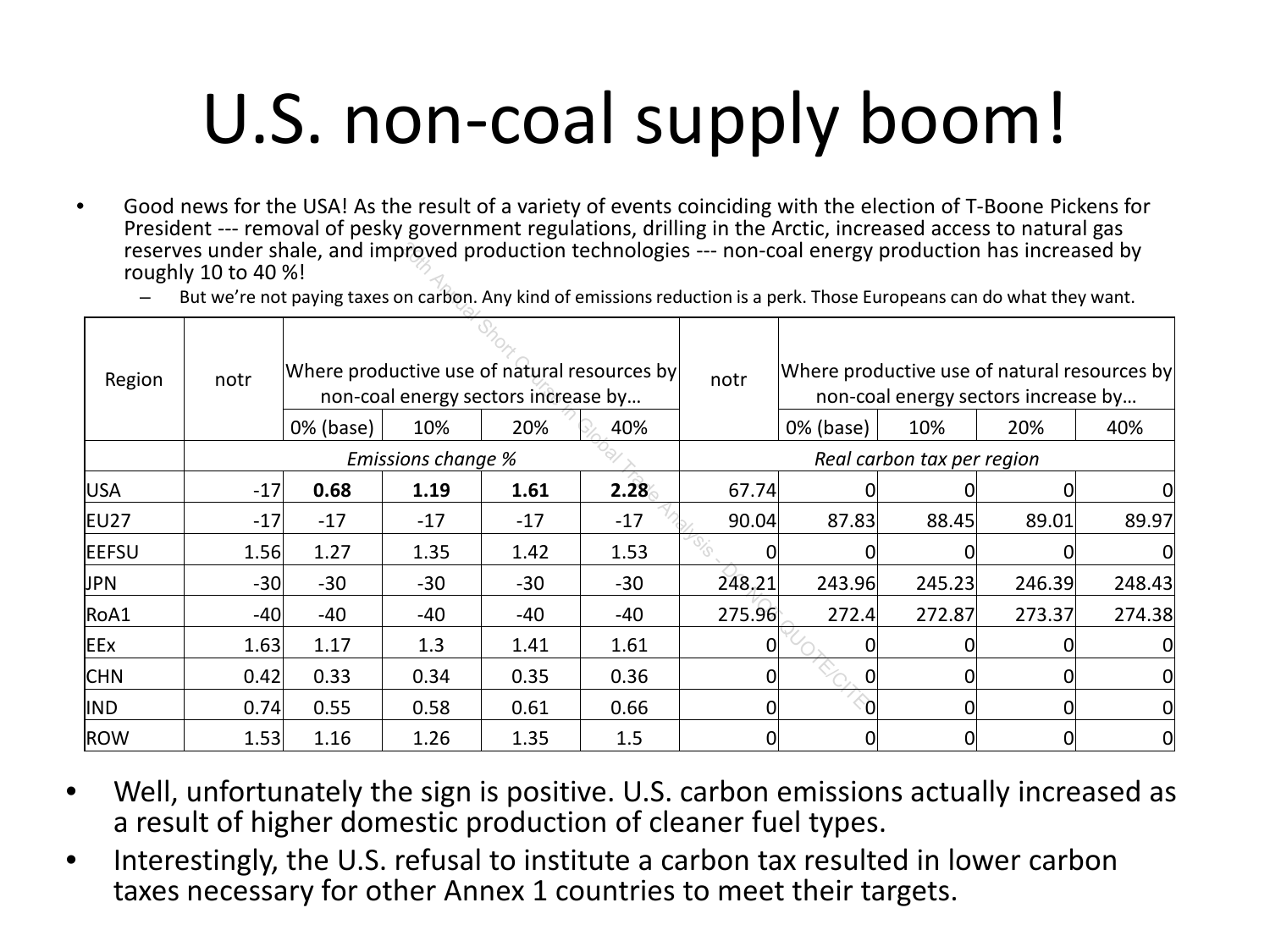#### Welfare impacts of non-coal supply boom

- $\bullet$  U.S. tot in 40% scenario driven by high domestic prices of other industrial goods and services
- This is in turn driven by increase in the price of the energycapital nest.

| ven by    | Where productive use of natural<br>resources by non-coal energy sectors<br>region<br>increase by |             |         |              |         |  |  |
|-----------|--------------------------------------------------------------------------------------------------|-------------|---------|--------------|---------|--|--|
| ic prices |                                                                                                  | 0% scenario |         | 40% scenario |         |  |  |
|           |                                                                                                  | u           | tot     | u            | tot     |  |  |
| ustrial   | <b>USA</b>                                                                                       | 0.03        | 0.13    | 0.19         | 0.44    |  |  |
| ervices   | <b>EU27</b>                                                                                      | $-0.16$     | 0.13    | $-0.12$      | 0.18    |  |  |
|           | EEFSU                                                                                            | $-0.73$     | $-0.81$ | $-1.02$      | $-1.18$ |  |  |
| n driven  | <b>JPN</b>                                                                                       | $-0.43$     | 0.76    | $-0.41$      | 0.93    |  |  |
| in the    | RoA1                                                                                             | $-0.99$     | 0.03    | $-1.05$      | $-0.15$ |  |  |
|           | EEx                                                                                              | 0.39        | $-0.96$ | $-0.63$      | $-1.52$ |  |  |
| energy-   | <b>CHN</b>                                                                                       | $-0.01$     | 0.01    | 0.01         | 0.11    |  |  |
|           | <b>IND</b>                                                                                       | 0.15        | 0.3     | 0.26         | 0.58    |  |  |
|           | <b>ROW</b>                                                                                       | 0.07        | 0.06    | 0.11         | 0.14    |  |  |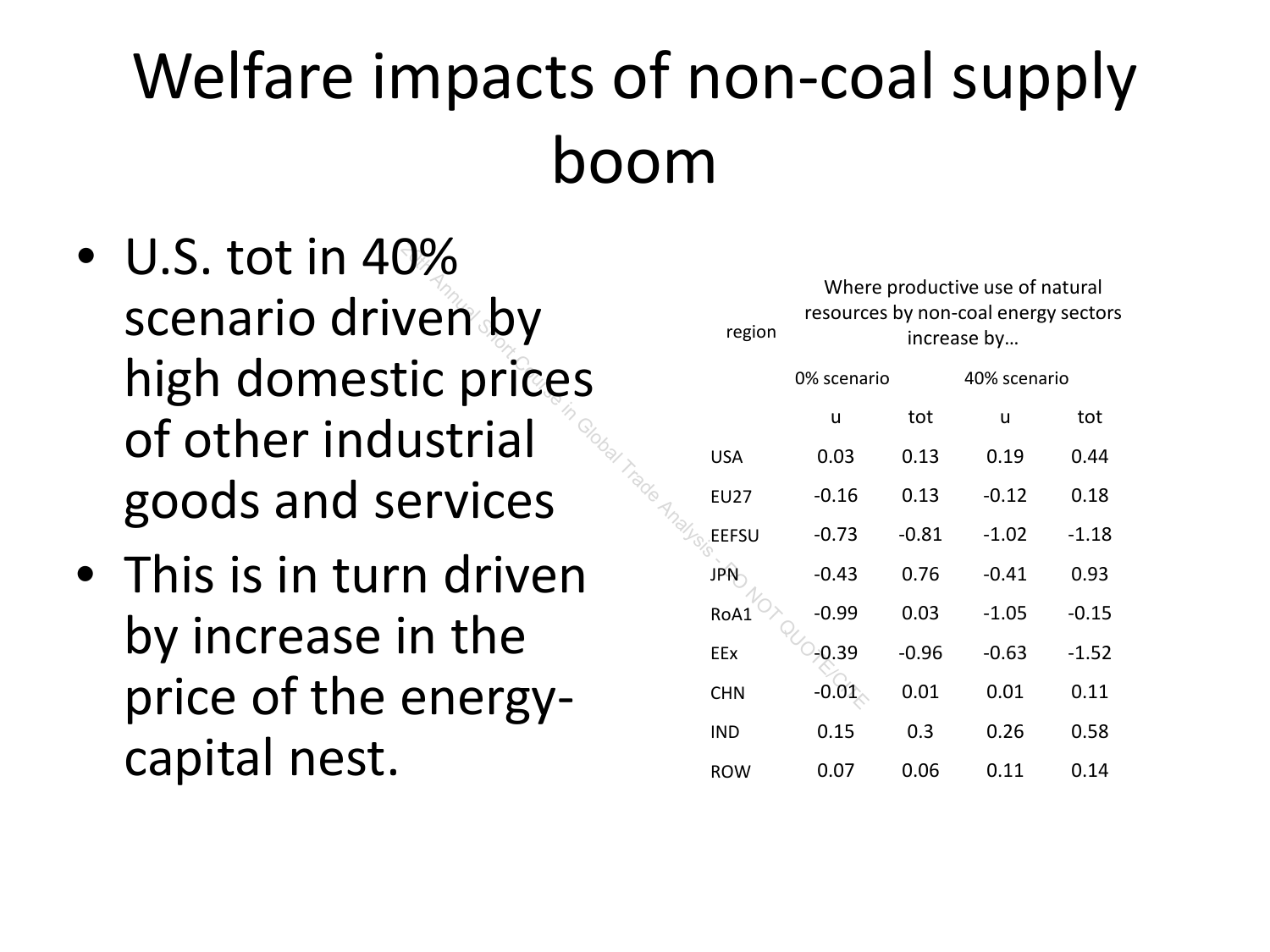# What would be the better way to reduce the use of coal in the US?

• Make natural resource less available for coal production 2012 The Annual Service ISS and Annual Transporting less and Dunner Course ISS and Dunner Course of coal

- Tax on use of coal
- Increase coal augmenting productivity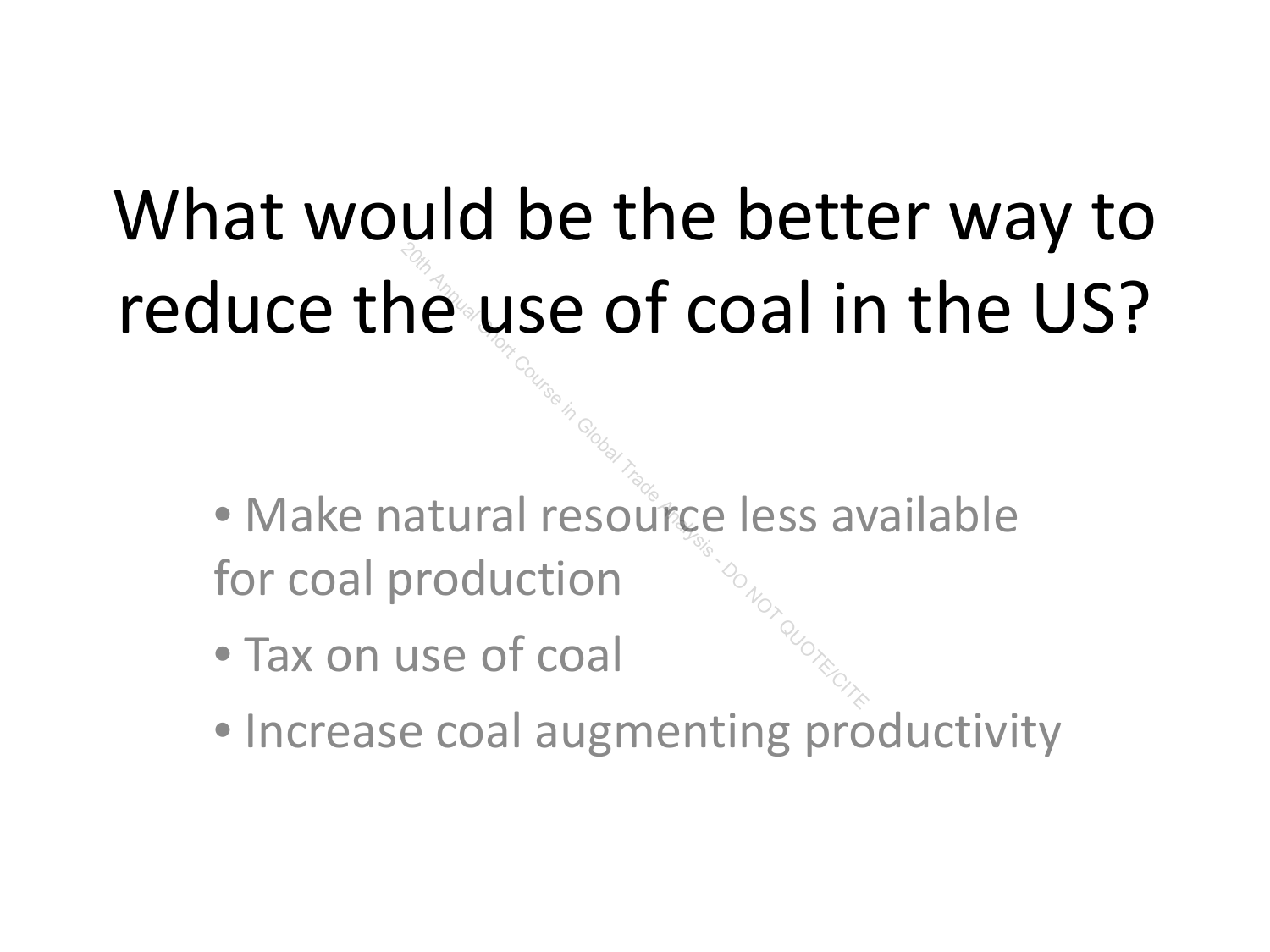|              | <b>Base</b><br>$\stackrel{\rightarrow}{\sim}_{\sim}$ |              | <b>Limiting natural</b><br>resource use in the<br>coal sector |              | 10% tax on coal<br>use |              | <b>10% coal</b><br>augmenting<br>productivity<br>increase |              |
|--------------|------------------------------------------------------|--------------|---------------------------------------------------------------|--------------|------------------------|--------------|-----------------------------------------------------------|--------------|
|              | emission                                             | $\mathsf{u}$ | emission                                                      | $\mathsf{u}$ | emission               | $\mathsf{u}$ | emission                                                  | $\mathsf{u}$ |
| <b>USA</b>   | 0.68                                                 | 0.03         | $\overline{0.5}$                                              | 0.02         | $-1.00$                | 0.03         | $-0.6$                                                    | 0.068        |
| EU27         | $-17$                                                | $-0.16$      | $-17$                                                         | $-0.16$      | $-17$                  | $-0.15$      | $-17$                                                     | $-0.155$     |
| <b>EEFSU</b> | 1.27                                                 | $-0.73$      | 1.27                                                          | $-0.73$      | 1.28                   | $-0.73$      | 1.26                                                      | $-0.728$     |
| JPN          | $-30$                                                | $-0.43$      | $-30$                                                         | $-0.43$      | $-30$                  | $-0.43$      | $-30$                                                     | $-0.432$     |
| ROA1         | $-40$                                                | $-0.99$      | $-40$                                                         | $-0.99$      | $-40$                  | $-0.99$      | $-40$                                                     | $-0.986$     |
| EEx          | 1.17                                                 | $-0.39$      | 1.17                                                          | $-0.39$      | $\mathcal{Q}$ .17      | $-0.39$      | 1.16                                                      | $-0.391$     |
| <b>CHN</b>   | 0.33                                                 | $-0.01$      | 0.33                                                          | $-0.01$      | 0.34                   | $-0.01$      | 0.33                                                      | $-0.012$     |
| IND          | 0.55                                                 | 0.15         | 0.54                                                          | 0.15         | 0.55                   | 0.15         | 0.56                                                      | 0.151        |
| ROW          | 1.16                                                 | 0.07         | 1.15                                                          | 0.07         | 1.16                   | 0.07         | 1.15                                                      | 0.068        |